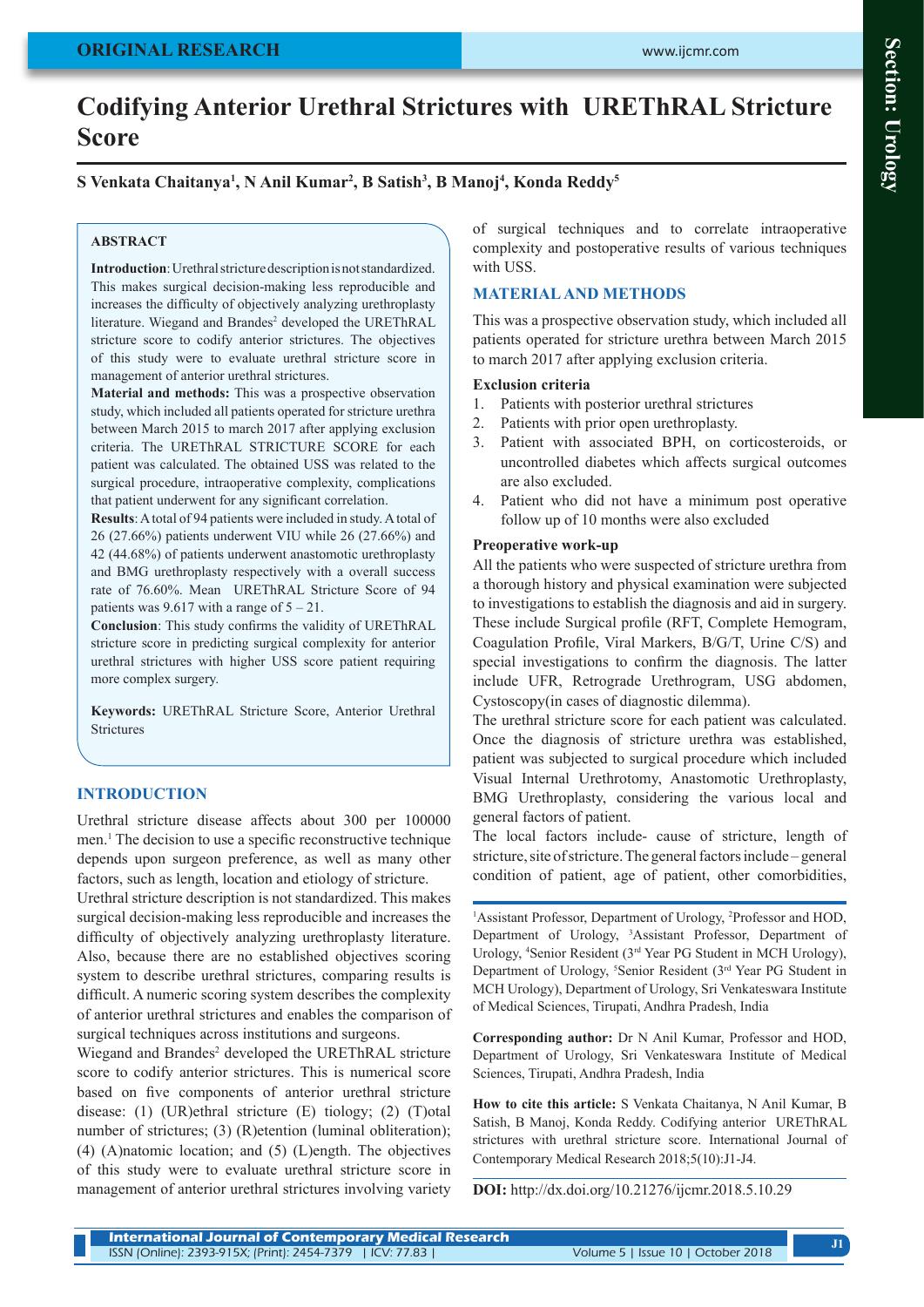## surgical fitness of patient.

# **Intraoperative**

The procedure each patient underwent was noted. Intraoperative complexity was measured in terms of time of surgery and need of blood transfusion.

# **Post-Operative**

Postoperatively each patient was followed up for surgical complications (viz. wound infection, fistula formation), stricture recurrence with a minimum follow up of 10 months.

# **STATISTICAL ANALYSIS**

These patients' stricture data was then coded into a Microsoft Excel (Redmond, WA) spreadsheet. The success rate of each procedure was expressed in percentage. The average USS score of each surgical group were calculated.

The obtained USS was related to the surgical procedure that patient underwent for any significant correlation using spearman's correlation coefficient between average USS scores of the three surgical groups. Similarly, significance of association between USS score and intraoperative complexity, significance of association between USS score and overall complications was done with independent t test and ANOVA as appropriate.

A p value of less than or equal to 0.05 was taken as significant value as t value, F ratio, spearman's rho coefficient were obtained when independent t test, ANOVA, Spearman's correlation were used. Statistical analysis in this study was done using SPSS version 21.0.

## **RESULTS**

A total of 94 patients were included in study. Mean age of patients in our study was 45 years with maximum of 76 years and minimum of 16 years.

Overall success rate was 76.60% (72 cases out of 94). A total of 26 (27.66%) patients underwent VIU while 26 (27.66%) and 42 (44.68%) of patients underwent anastomotic urethroplasty and BMG urethroplasty respectively.

## **UREThRAL Stricture Score**

Mean Urethral Stricture Score of 94 patients was 9.617 ranging from  $5 - 21$ .

## **A. USS Vs Surgery**

There was significant difference between average USS scores of patients undergoing each surgery with higher mean in complex surgery (VIU – 26 patients, 5.385; Anastamotic



**URETHRAL STRICTURE SCORE** 

Etiology - Inflammatory - 2 Number - single  $-1$ Retention - Patent - 1 Anatomic - Penile - 2 Length  $-$  8cm  $-$  8

**TOTAL SCORE - 14** 

**Figure-1:** Urethral stricture score from RGU



**Figure-2:** Urethral Stricture Score vs time of surgery

| Component                                                         | <b>Score</b>                                                                                                                                | <b>Description</b>                                                                                                                                                                            |  |  |  |
|-------------------------------------------------------------------|---------------------------------------------------------------------------------------------------------------------------------------------|-----------------------------------------------------------------------------------------------------------------------------------------------------------------------------------------------|--|--|--|
| <b>URrethral stricture Etiology</b>                               | 1= traumatic, idiopathic, or iatrogenic<br>$2$ = inflammatory or hypospadias                                                                | Inflammatory or hypospadias related<br>strictures are more likely to recur<br>and usually require more extensive<br>reconstruction                                                            |  |  |  |
| Total number of strictures                                        | $=$ point per stricture                                                                                                                     | More than one stricture, especially<br>when not close together, is more<br>difficult to treat                                                                                                 |  |  |  |
| Retention                                                         | $=$ patent urethra<br>2= obliterated or near obliterated                                                                                    | Represents the quality of the urethral<br>plate and whether there is a suitable<br>site for a grafting procedure                                                                              |  |  |  |
| Anatomic location                                                 | $1 =$ bulbar urethra<br>$2$ = penile urethra (including meatus and fossa)<br>3= pan urethral or both bulbar and penile urethra are involved | Pan urethral $\geq \frac{1}{2}$ of the anterior<br>urethra. Penile urethral strictures<br>usually require more difficult recon-<br>struction                                                  |  |  |  |
| Length                                                            | point per cm of length (to the nearest 0.1cm)                                                                                               | Longer strictures are usually more<br>difficult to treat, especially as<br>anastomotic reconstructions become<br>impractical. Length estimated by im-<br>aging and confirmed intraoperatively |  |  |  |
| $\pi$ . L. L. $\pi$ . TID PTL D. A.T. $\alpha$ . L. L. $\alpha$ . |                                                                                                                                             |                                                                                                                                                                                               |  |  |  |

**Table-1:** UREThRAL Stricture Score

|                                                 | <b>International Journal of Contemporary Medical Research</b> |  |
|-------------------------------------------------|---------------------------------------------------------------|--|
| Volume 5   Issue 10   October 2018   ICV: 77.83 | ISSN (Online): 2393-915X; (Print): 2454-7379                  |  |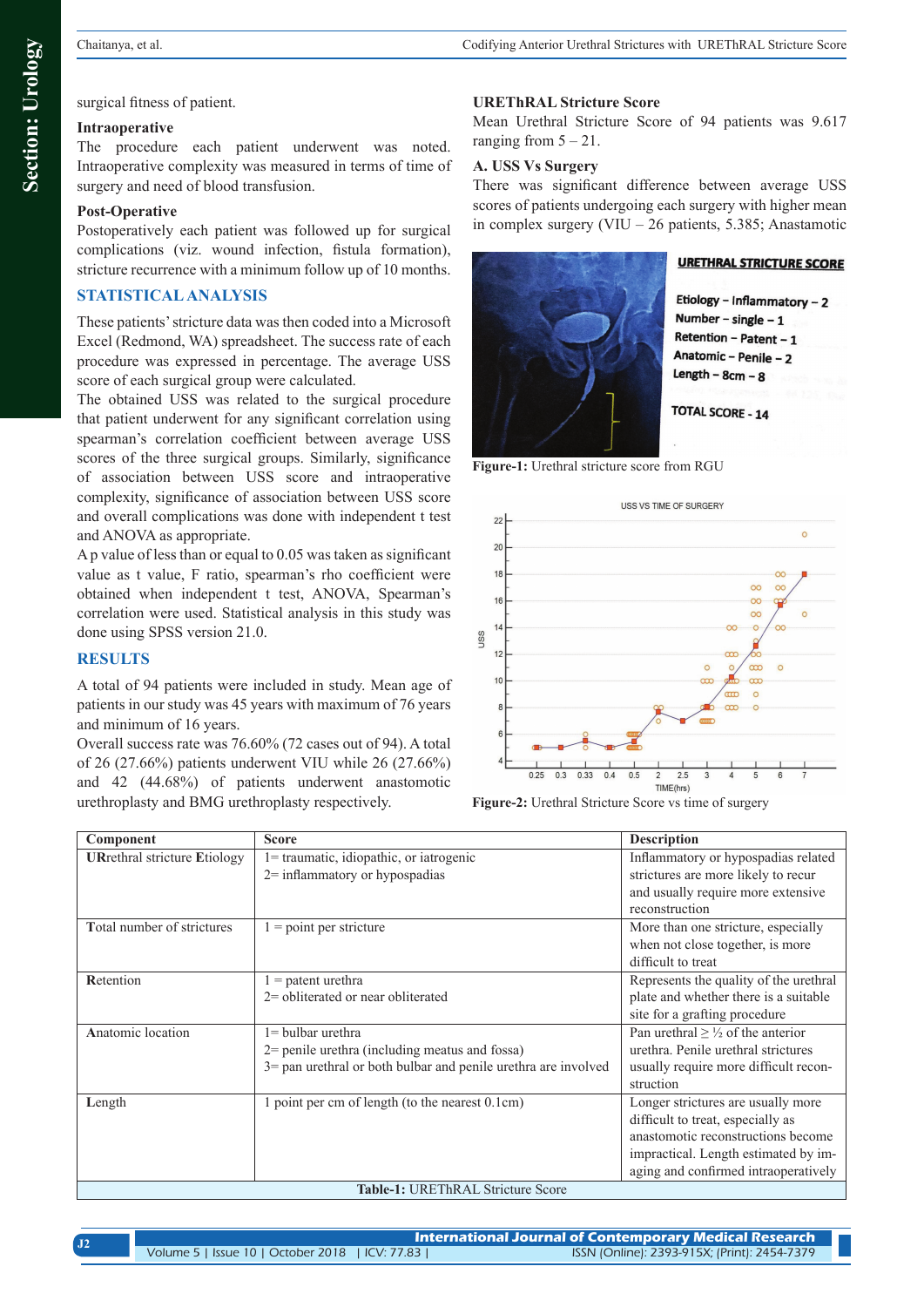| <b>Variables</b>                                      | Wiegnand           | Rajkumar            | Our study |  |
|-------------------------------------------------------|--------------------|---------------------|-----------|--|
|                                                       | study <sup>2</sup> | et al <sup>16</sup> |           |  |
| Number                                                | 95                 | 57                  | 94        |  |
| Mean                                                  | 9.10               | 9.03                | 9.617     |  |
| Median                                                | 8                  | 9                   | 9         |  |
| Mode                                                  | 5.5                | 10,11               | 5         |  |
| Minimum                                               | 4.5                | 5                   | 5         |  |
| Maximum                                               | 22                 | 12                  | 2.1       |  |
| Standard deviation                                    | 3.99               | 1.56                | 4.011     |  |
| Table-2: UREThRAL Strictures score in various studies |                    |                     |           |  |

| <b>Treatment</b>                                        | Wiegnand<br>Study <sup>2</sup> | Rajkumar<br>Study <sup>86</sup> | Mean<br><b>USS</b> in |  |
|---------------------------------------------------------|--------------------------------|---------------------------------|-----------------------|--|
|                                                         |                                |                                 | our study             |  |
| VIU                                                     |                                |                                 | 5.385                 |  |
| <b>EPA</b>                                              | 5.78                           | 6.57                            | 8.192                 |  |
| <b>BMG</b>                                              | 8.82                           |                                 | 13.12                 |  |
| AAU                                                     | 9.23                           |                                 |                       |  |
| Flap                                                    | 11.01                          | 8.95 (Preputial),               |                       |  |
|                                                         |                                | 9.0 (Tunica)                    |                       |  |
|                                                         |                                | $10.0$ (Scrotal)                |                       |  |
|                                                         |                                |                                 |                       |  |
| Combo flaps/grafts                                      | 14.97                          |                                 |                       |  |
| Table-3: Mean USS score vs Surgeries in various studies |                                |                                 |                       |  |

urethroplasty – 26 patients, 8.192; BMG urethroplasty – 42 patients,13.12). So Urethral Stricture score and surgery were positively correlated with spearman's rho coefficient  $+0.901$  which is statistically significant (p value  $\leq 0.0001$ ) indicating higher USS scores were correlated with complex surgery.

### **B. USS Vs Introperative Complexity**

### **I -Time**

Average time in hrs  $-3.42$  hrs; Range  $-0.25$  to 7 hrs

With increase in USS there was increase in time of procedure (F ratio 30.634) which is statistically significant with p value  $< 0.001$ . (Figure 2)

### **II -Blood Transfusion**

Total number of patients who needed transfusion – 13  $(13.82\%)$ .

The average USS of patients who needed blood transfusion (13 patients;13.77) was higher when compared to patients who did not have transfusion (81 patients;8.95). This difference was statistically significant (F ratio – 19.359; p value  $-$  <0.001).

### **C) USS Vs Complications**

 $VIU - 4$  (all urinary tract infections);

Anastomotic urethroplasty – 5 (Urinary Tract Inf -2, epidydmorchitis – 1, scrotal abscess – 1, chordee – 1);

BMG urethroplasty – 13 (Urinary Tract Infections– 9, epidydmorchitis – 1, oral complications – 2, early ejaculation  $-1$ ).

The average USS score was higher in patients with complications  $(22$  patients – 12.09) than patients without complication (72 patients -8.86) and this difference was statistically significant (p value  $-0.00072$ ; t value  $-3.4997$ )

## **D) USS Vs Recurrence**

Though the average USS of recurrence group (22 patients – 9.91) was higher than successful group (72 patients- 9.528) it was not statistically significant (p value  $-0.7722$ ).

#### **E) USS VS recurrence in VIU**

Total number with recurrence – 11

Recurrence rate – 42.3% (11/26)

The average USS score was higher in patients who underwent VIU and had recurrence (5.64 vs 5.2) and it was statistically significant (p value-  $0.02$ , t value -  $-2.421$ ).

#### **F) USS Vs recurrence in anastomotic urethroplasty**

Number of patients with recurrence – 5

Recurrence rate – 19.23% (5/26)

The average USS score of patients who had recurrence was significantly higher than the patients (10.2 vs 7.714) who did not have recurrence (p value  $-0.0008$ ; t value- 3.465).

#### **G) USS Vs recurrence in BMG urethroplasty**

Number of patients with recurrence – 6

Recurrence rate – 14.29% (6/42)

The average USS of patients who had recurrence post BMG was significantly higher (17.5 vs 12.39) than those patients who did not have recurrence (p value  $-0.000087$ ; t value  $-$ 4.3649).

## **DISCUSSION**

Mean age of patients in our study was 45 years with maximum of 76 years and minimum of 16 years. This corresponds to previous studies such as Palminteri et al<sup>3</sup> where average age was 45.1 years and was slightly higher than other studies such as Stein et al<sup>4</sup> where average age was 41.4 years and lower than epidemiological studies such as from Medicare and Medicaid services<sup>5,6</sup> which show increased incidence after 55 years of age. These changes in age can be explained by the facts that this study included only those patients who were fit for surgical procedure and another reason being difference arising due to access to health care facilities.

In our study patients were subjected to three different type of surgeries: VIU, anastomotic urethroplasty and BMG urethroplasty. The success rates and complications reported in our series are comparable with previous studies.<sup>7-15</sup>

UREThRAL stricture score ranged from 5 to 21 with an average USS score of 9.617. This was similar to Wiegand et al study<sup>2</sup> and Raj Kumar et al<sup>16</sup> which introduced the concept of urethral stricture score. (Table 2)

In our study increasing urethral score correlated with increasing complexity of surgery with 5.385, 8.192, 13.12 being average USS scores in patients VIU, anastomotic urethroplasty and BMG urethroplasty (Table 3). This was statistically significant with p value <0.0001 and speaman's rho coefficient of +0.901. Similar correlation was also seen in Wiegnand<sup>2</sup> study and Rajkumar et al study.<sup>16</sup>

The mean USS for each surgery differed from study to study as the surgeries compared in each study differed from study to study. However in all studies higher USS scores are associated with more complex surgeries.

In our study for the first time Urethral stricture score was evaluated for its relationship with intraoperative complexity